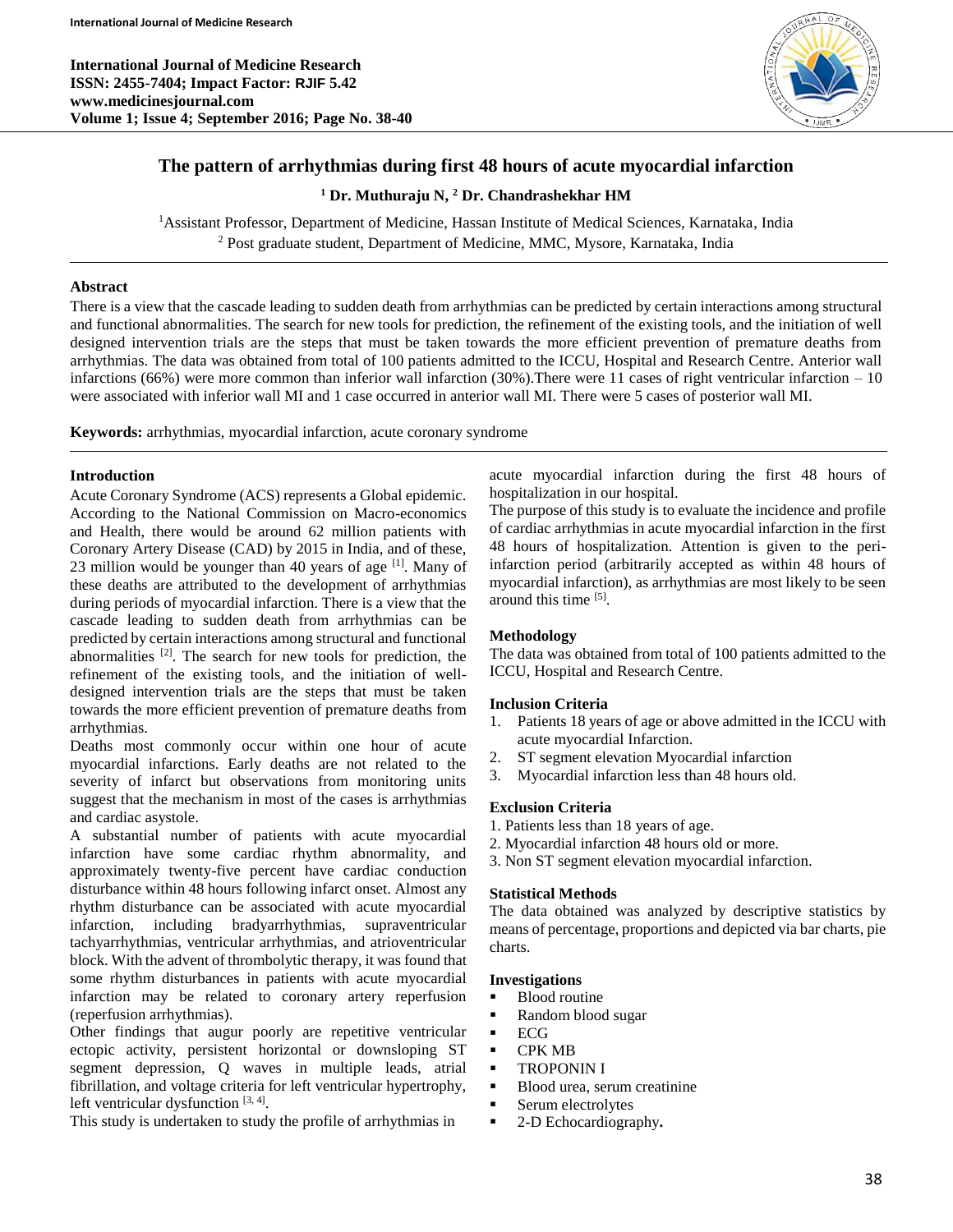#### **Results**

**Table 1:** Showing the age distribution

| Age group( in years) |     | Percentage |
|----------------------|-----|------------|
| $20 - 30$            |     |            |
| $31 - 40$            | 16  | 16         |
| $41 - 50$            | 26  | 26         |
| 51-60                | 31  | 31         |
| 61-70                | 12  | 12         |
| 71-80                |     |            |
| More than 81         |     |            |
| Total                | 100 |            |

The age of patient in this study ranged from 24 years to 85 years. Mean age was  $52.9 \ (\pm 13.35)$  years.

**Table 2:** Showing site of infarction

| <b>Site of Infarction</b>           |    | No of cases   Percentage |
|-------------------------------------|----|--------------------------|
| Anterior wall MI                    | 66 | 66                       |
| Anteroseptal MI                     | 32 | 32                       |
| Anterolateral MI                    |    |                          |
| Anterior wall MI                    | 16 | 16                       |
| Extensive anterior wall MI          | 17 | 17                       |
| Inferior wall MI                    | 30 | 30                       |
| Inferior wall MI                    | 8  | 8                        |
| Inferio lateral MI                  | 12 | 12                       |
| Inferior wall $+ RV$ infarction     | 10 | 10                       |
| Combined (Anterior And Inferior) MI |    |                          |

Anterior wall infarctions (66%) were more common than inferior wall infarction (30%).

There were  $11$  cases of right ventricular infarction  $-10$  were associated with inferior wall MI and 1 case occurred in anterior wall MI.

There were 5 cases of posterior wall MI (associated with inferior wall MI).

**Table 3:** Showing Incidence Arrhythmias

| <b>Arrhythmias</b> | No of cases | <b>Percentage</b> |
|--------------------|-------------|-------------------|
| Present            |             |                   |
| Absent             |             |                   |

81 Patients (81%) developed arrhythmias in one form or other.

| <b>Table 4:</b> showing different types of arrhythmias documented in |  |  |
|----------------------------------------------------------------------|--|--|
| present study                                                        |  |  |

| Types of arryhthmia         | No of case | Percentage |
|-----------------------------|------------|------------|
| Sinus tachycardia           | 30         | 30         |
| Sinus bradycardia           | 15         | 15         |
| Premature atrial beats      |            |            |
| Premature ventricular beats | 20         | 20         |
| Atrial fibrillation         | 2          |            |
| Supraventricular            |            |            |
| tachycardia                 |            |            |
| Ventricular tachycardia     | 5          |            |
| Ventricular fibrillation    | 3          | 3          |
| Atrioventricular blocks     |            |            |
| Bundle branch blocks        |            |            |

Sinus tachycardia was the commonest arrhythmia (30%) followed by premature ventricular beats (20%).

**Table 5:** Showing types of av block

| <b>Types of AV block</b> | No. of cases | <b>Percentage</b> |  |
|--------------------------|--------------|-------------------|--|
| First degree AV block    |              |                   |  |
| Second degree AV block   |              |                   |  |
| - Mobitz type I          |              |                   |  |
| - Mobitz type II         |              |                   |  |
| Complete AV block        |              |                   |  |
| Total                    |              |                   |  |

Totally 7 AV block cases were demonstrated. 1% of the patients had first degree AV block, 3% of patients presented with second degree heart block (Mobitz type I- 1 patient, Mobitz type II- 2 patients) and 3 patient presented with complete heart block All the AV Block cases were seen with inferior wall MI.

**Table 6:** Time of appearance of individual arrhythmias

| <b>Types of</b><br>arrhythmias | $\leq 12$<br>hours | $12 - 24$<br>hours                                                                                                                                              | 24-48<br>hours              | <b>Total</b> |
|--------------------------------|--------------------|-----------------------------------------------------------------------------------------------------------------------------------------------------------------|-----------------------------|--------------|
| Sinus tachycardia              | 8                  | 16                                                                                                                                                              | 6                           | 30           |
| Sinus bradycardia              | 13                 |                                                                                                                                                                 | 2                           | 15           |
| Premature atrial beats         | 3                  | $\mathcal{D}_{\mathcal{A}}^{\mathcal{A}}(\mathcal{A})=\mathcal{D}_{\mathcal{A}}^{\mathcal{A}}(\mathcal{A})\mathcal{D}_{\mathcal{A}}^{\mathcal{A}}(\mathcal{A})$ | 3                           | 8            |
| Premature ventricular beats    | 13                 |                                                                                                                                                                 | 3                           | 20           |
| AF                             |                    |                                                                                                                                                                 | $\mathcal{D}_{\mathcal{A}}$ | 2            |
| <b>SVT</b>                     | $\mathfrak{D}$     |                                                                                                                                                                 |                             |              |
| VT                             |                    |                                                                                                                                                                 |                             | 5            |
| VF                             |                    |                                                                                                                                                                 |                             | 3            |
| AVB                            | $\overline{c}$     | 5                                                                                                                                                               |                             |              |
| Bundle branch blocks           |                    |                                                                                                                                                                 |                             |              |

Sinus bradycardia (13%) and premature ventricular beats (13%) were documented within 12 hours.

#### **Discussion**

The age distribution in this present study ranged from 24 years to 85 years with maximum number of patients in the age group 51 to 6o years. There were 31% of patients in this age group. This is comparable with findings of other authors who have quoted a similar incidence in this age group  $[6, 7, 8]$ .

21% of the patients were aged 40 years or below. This is comparable with study of Siwach *et al.* [9] who have quoted an incidence of 19.2%.

In the present study 81 of patients (81%) had arrhythmia in one or the other form, which is comparable to Jacob *et al.* [8] reported an incidence of 84%, R.S.N. Murthy *et al.* 101 and Afzal *et al.* [10] reported an incidence of 80% and 81% respectively.

In the present study 64% of patients developed arrhythmias in one or the other form within 24 hours of admission, while 17% developed arrhythmia after 24 hours of admission. Totally 81% patients manifested with arrhythmia within 48 hours of admission, which is comparable to S. Afzal *et al.* [10] reported an incidence of 81% of arrhythmia occurring within 24 hours of admission. R.S.N Murthy *et al.* [11] reported incidence of 72.5% of arrhythmia occurring within 24 hours of admission.

Sinus tachycardia was the commonest arrhythmia seen in this study. It was observed in 30 patients (30%) which is comparable with studies of Julian et al. [6].

Sinus tachycardia was more frequent in anterior wall MI (26%) when compared to inferior wall MI (4 %). This is in conformity with study by Julian *et al.*  $[6]$  and Jewitt *et al.*  $[12]$  who have reported a higher incidence of 48.5% and 53.4% respectively in